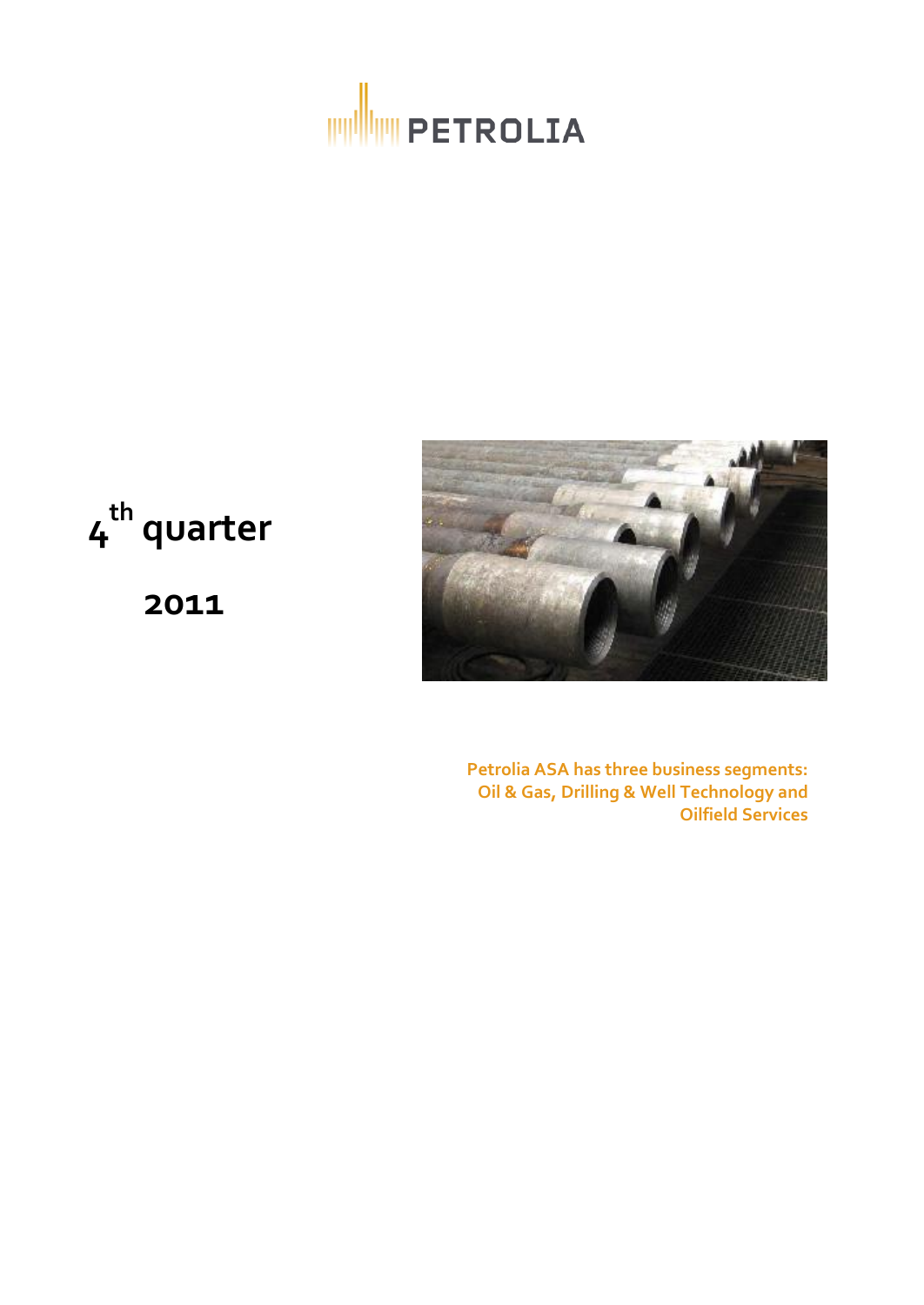## **PETROLIA ASA (PDR) fourth quarter 2011 preliminary result**

## **Summary of main events**

- Total Comprehensive income was USD -5.7 million in Q4 2011 and USD -15.1 million per Q4 2011
- Revenue was USD 20.5 million in Q4 2011 and USD 83.9 million per Q4 2011
- Operating profit before depreciation and impairment was USD 3.8 million in Q4 and USD 28.5 million per Q4 2011
- Shareholder's Equity per 31.12.2011 was USD 0.51 per share.
- On 3 October the Board of Directors of Independent Oilfield Rentals has formally approved to start merger negotiations of their oil department with Petrolia ASA. The Independent oil department has both production and exploration license interests in the Middle East and North Africa (MENA). It is expected that the agreement will be completed in first half of 2012.
- Petrolia ASA received 02 November the decision from the Office of the City Recorder in Oslo (Oslo Byfogdembete) in the case where Petrojack ASA, its bankruptcy estate claimed up to NOK 32.9 million related to Petrolia Services AS' (Petrolia ASA's 100% owned subsidiary) purchase of certain drilling equipment from Petrojack ASA in 2009. The Office of the City Recorder in Oslo has ruled in favour of Petrojack ASA, its bankruptcy estate for NOK 18 million, approximately half of their claim. Petrolia ASA has filed an appeal.
- On 21 November Petrolia repurchased Bond Loan in an amount of NOK 139.5 million (at 95 % + accrued interest) bringing the remaining balance down to NOK 344.5 million (of which Petrolia ASA owns 139.5 million) (due 20 June 2012).
- On 30 November the Boards of Directors of Petrolia ASA and Petrolia E&P Holdings PLC have approved the merger plan for the proposed cross-border merger between the companies, with Petrolia E&P Holdings PLC as the surviving company.
- On the 30 December the extraordinary general meeting approved to re-domicile to Cyprus through a cross-border merger and the rig merger between Petrolia Rigs II AS and IO&R AS. It is expected that the merger to be completed in Q1 2012
- Reference is made to the stock exchange notice of 5 September 2011 regarding the resolution to issue 15 188 951 new shares in Petrolia ASA. The issue was fully subscribed and 15 188 951 new shares were allocated by the board of directors on 8 September 2011. Petrolia ASA`s new share capital is NOK 6 683 138, 52.

## **Financial information**

Profit and loss for 2011 compared to 2010

Activity has been in the Oilfield services division.

Book value of the rental drilling equipment as of 31 December 2011 was USD 79.4 million.

Total revenue was USD 83.9 million compared to USD 75.5 million in 2010.

Operating profit before depreciation was USD 28.5 million compared to USD -34.0 million in 2010.

Operating expenses was USD 55.4 million compared to USD 109.6 in 2010.

Operating loss was USD 16.5 million including USD 40.9 million in depreciation and USD 4.1 million in impairment. Operating loss in 2010 was USD 80.9 million including USD 42.1 million in depreciation and USD 4.8 million in impairment.

Result from Joint Venture was USD -0.7 million compared to USD 16.1 million in 2010. Result from associated company was USD -6.8 million compared to USD -10.9 million in 2010.

Net financial result was USD -16.0 compared to USD -11.6 in 2010. The net result after-tax was USD -15.1 million compared to USD -87.3 in 2010.

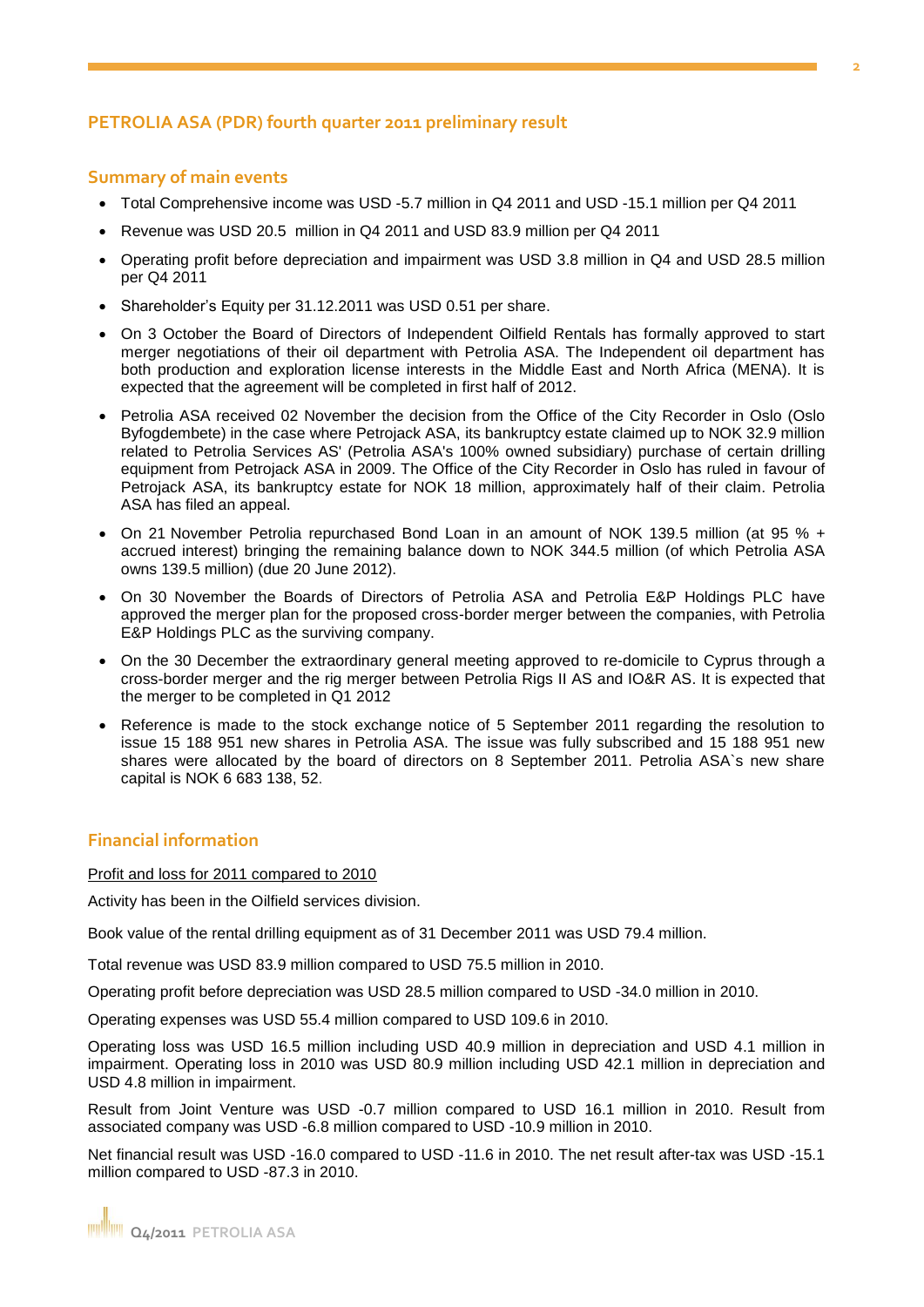Tax assets of USD 24.9 million, which was not recognised as assets as of 31.12.2010, has been recognised as assets and resulted in tax allowance of USD 24.9 million.

The USD/NOK exchange rate has changed from 5.86 as of 31 December 2010 to 5.99 as of 31 December 2011.

#### Profit and loss for Q4 2011 compared to Q4 2010

Total revenue was USD 20.5 million compared to USD 19.5 million in 2010.

Operating profit before depreciation was USD 3.8 million compared to USD -54.8 million in 2010.

Operating expenses was USD 16.7 million compared to USD 74.3 in 2010.

Operating loss was USD 6.8 million including USD 10.6 million in depreciation. Operating loss in 2010 was USD 72.3 million including USD 12.7 million in depreciation and USD 4.8 million in impairment.

Result from Joint Venture was USD -10.8 million compared to USD -8.6 million in 2010. Result from associated company was USD -6.8 million compared to USD -7.0 million in 2010.

Net financial result was USD -1.7 compared to USD -1.7 in 2010. The net result after-tax was USD -22.5 million compared to USD -89.4 in 2010.

### Cash flow

The cash flow in 2011 is dominated by investing activities in Q1, primarily the sale of the shares in Deepwater Driller Ltd and the effect of purchasing the remaining 50% of the shares of Venture Drilling AS. A large part of the released cash has been used to repay and purchase Bonds and thus reducing the balance of the Bond Loan. In addition the Pemex guarantee for SS Petrolia was terminated in Q3 resulting in a USD 21.2 million reduction of both restricted cash and current liabilities.

Cash flow from operations was USD -21.0 million in 2011 compared to USD 3.3 million in 2010. Excluding the Pemex guarantee cash flow from operations was thus zero in 2011. Cash flow from investments in 2011 was USD 75.2 million compared to USD 15.1 million in 2010. Cash flow from financing activities in 2011 was USD -67.1 million compared to USD 22.3 million in 2010.

Free cash as of 31 December 2011 was USD 18.9 million compared to USD 16.1 million as of 31 December 2010.

#### Statement of financial position

As of 31 December 2011, total assets amounted to USD 178.7 million. Investment in drilling equipment had a book value of USD 79.4 million, investment in listed shares had a book value of USD 15.8 million and total cash was USD 32.8 million.

As per 31 December 2011, net interest bearing bond loans amounted to USD 34.2 million and is recognised as a short term liability as it is due for payment in June 2012. In addition there is a financial leasing facility for rental equipment in the amount of USD 16.5 million.

Total equity was USD 85.7 million as per 31 December 2011, including a minority interest of USD 2.6 million. Book value of equity per share was USD 0.51 as per 31 December 2011, including minority interest of USD 0.02 per share**.** 

#### Share information

As of 31 December 2011, the total number of shares outstanding in Petrolia ASA equalled 167 078 463, each with a par value of NOK 0.04. The company has no outstanding or authorized stock options, warrants or convertible debt. As of 31 December 2011, the company held 525 003 (0.31 per cent) treasury shares.

An Extraordinary General Meeting 30 December 2011 resolved a Rig Merger whereby 135 000 000 new shares will be issued. Total number of shares if the transaction is completed will be 302 078 463. The transaction is expected to be completed in March 2012.

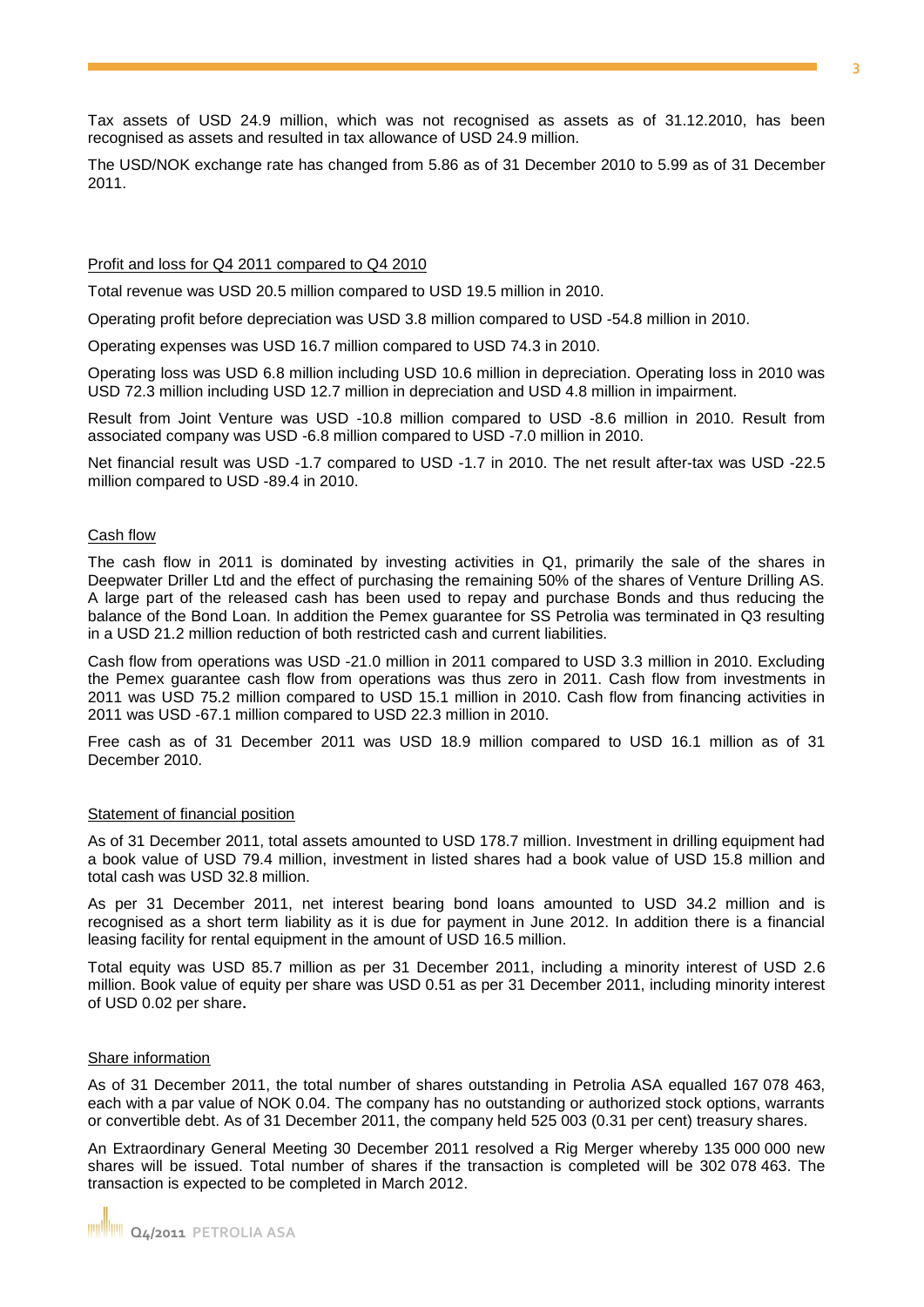The same Extraordinary General Meeting also resolved a Cyprus Merger whereby the company becomes a Cypriot company. This transaction is expected to be completed in the summer of 2012.

### **The market and outlook**

Supported by the current high oil price level, the oil companies are increasing their E&P investments, with a record number of rigs coming into the market in 2012 and beyond. Consequently, the Board of Directors of Petrolia ASA expects an increased activity level for the oil service industry going forward.

At the same time, the company has implemented several measures for improving the operations in the oilfield services division and expects to see results from the on going restructuring in the coming quarters.

Petrolia ASA had USD 85.7 million in equity as of 31 December 2011, with significant holdings of cash and financial assets. The company has entered into a process of refinancing the company, with the aim of leveraging the assets on the balance sheet prior to the bond instalment July 2012.

In line with the resolution from the general meeting in December 2011, the process of relocating the registered head-office from Norway to Cyprus is on-going.

## **Related party transactions**

Petrolia ASA entered on 22 September into a letter of intent to acquire (i) two land rigs with associated equipment and (ii) an equipment package from Independent Oil & Resources ASA, the main shareholder in Petrolia ASA, for NOK 74 million. The transaction will be financed by issuing 135 million new shares in Petrolia ASA to Independent Oil & Resources ASA at NOK 0.55 per share and was subject to the approval of the company´s extraordinary general meeting. The transaction was approved by the company's extraordinary general meeting.

## **About the company**

### Oil & Gas division:

**Petrolia Norway AS** has been incorporated as an oil company focusing on the Norwegian Continental Shelf (NCS). The company became prequalified as licence owner in the NCS on 6 February 2012. The transaction for 10% of licence PL 356 Ulvetanna, purchased from Det norske oljeselskap is now being reviewed by the authorities and approval is expected in March

#### Oilfield Service division:

**Independent Oil Tools AS (IOT)**, a 100 per cent owned subsidiary of Petrolia ASA provides oilfield services worldwide. Rental of test tubing, drill pipe and associated handling and auxiliary equipment and casing/tubular running services are the main services provided.

#### Drilling and Well Technology division:

**Venture Drilling AS** is now a 100% subsidiary and is now working on renting out or selling off remaining equipment in addition to financial investments activities within the company.

## **Key risks and uncertainty**

Petrolia ASA has a bond loan with a remaining balance of NOK 344.5 million which is due on 20 June 2012. On 21 November, Petrolia ASA bought back NOK 139 500 000 of outstanding bond at 95% + accrued interest. Following the completion of the buyback NOK 344.5 million of Bonds remain outstanding (of which Petrolia ASA owns 139 500 000).

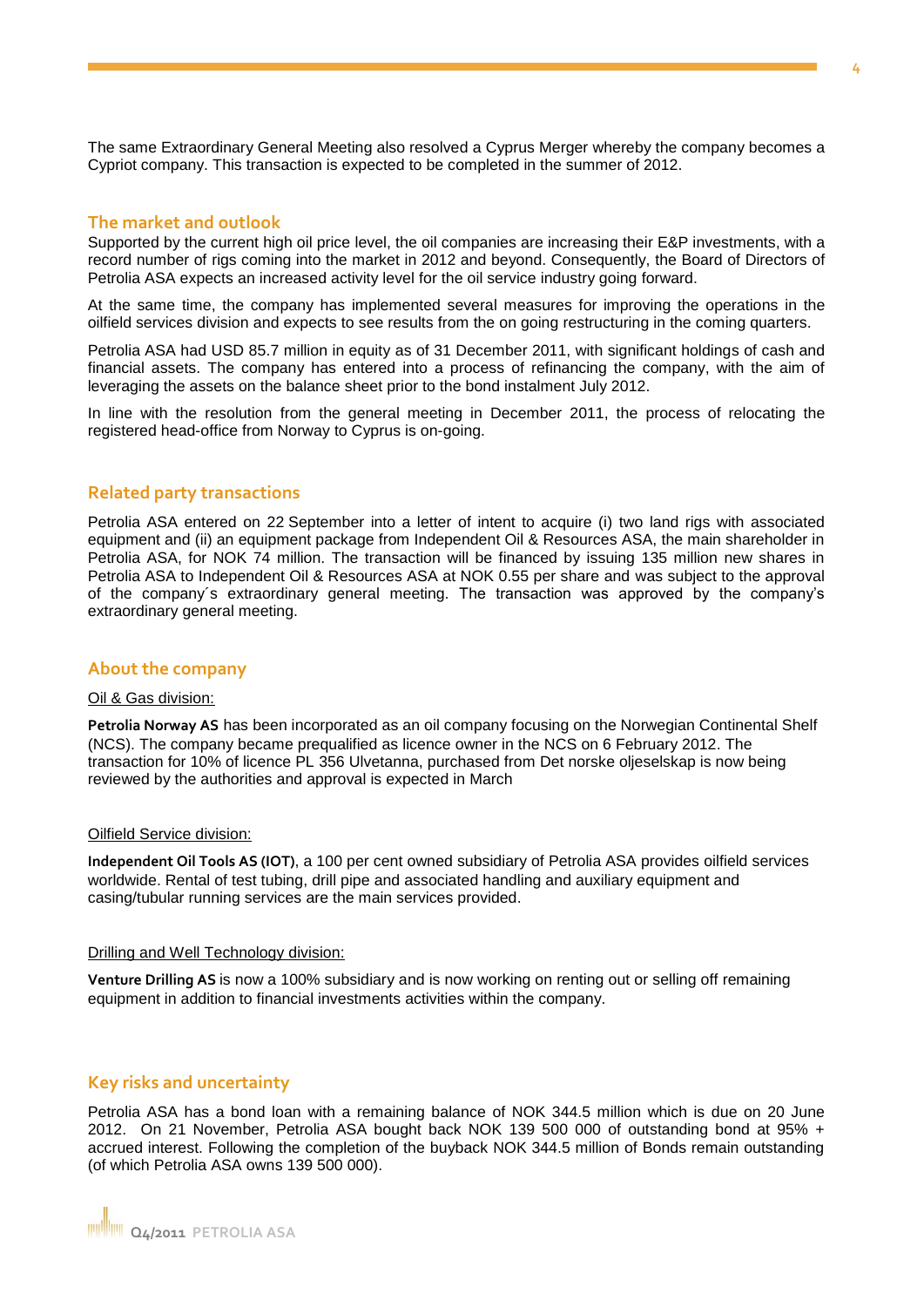The activities and assets of the group are primarily in USD, including significant cash deposits. There is thus a significant currency risk regarding the USD/NOK exchange rate.

The Estate of PetroMENA ASA (51 % owned by Petrolia) is, through a writ of summons ("stevning"), seeking to invalidate an equipment purchase on 13 November 2008 whereby Petrolia Services AS purchased drilling equipment for USD 34.7 million from PetroMENA ASA. Petrolia dismisses the claim.

The court case is postponed, and will most likely start during fall 2012.

Petrolia ASA received on 2 November 2011, the decision from the Office of the City Recorder in Oslo (Oslo Byfogdembete) in the case where Petrojack ASA, its bankruptcy estate claimed up to NOK 32.9 million related to Petrolia Services AS' (Petrolia ASA's 100% owned subsidiary) purchase of certain drilling equipment from Petrojack ASA in 2009. The bankruptcy estate asserted to have a claw back claim related to the transferred equipment. Petrolia ASA dismissed the reasons for the claim, ref Stock Exchange notice dated 10 March 2011. The Office of the City Recorder in Oslo has ruled in favour of Petrojack ASA, its bankruptcy estate for NOK 18 million, approximately half of their claim.

Petrolia Services AS has filed a claim of USD 8.5 million against the Estate of PetroMENA ASA. There is an uncertainty regarding any dividends so no dividend is included in the accounts.

**Board of Directors, Petrolia ASA, 28 February 2012**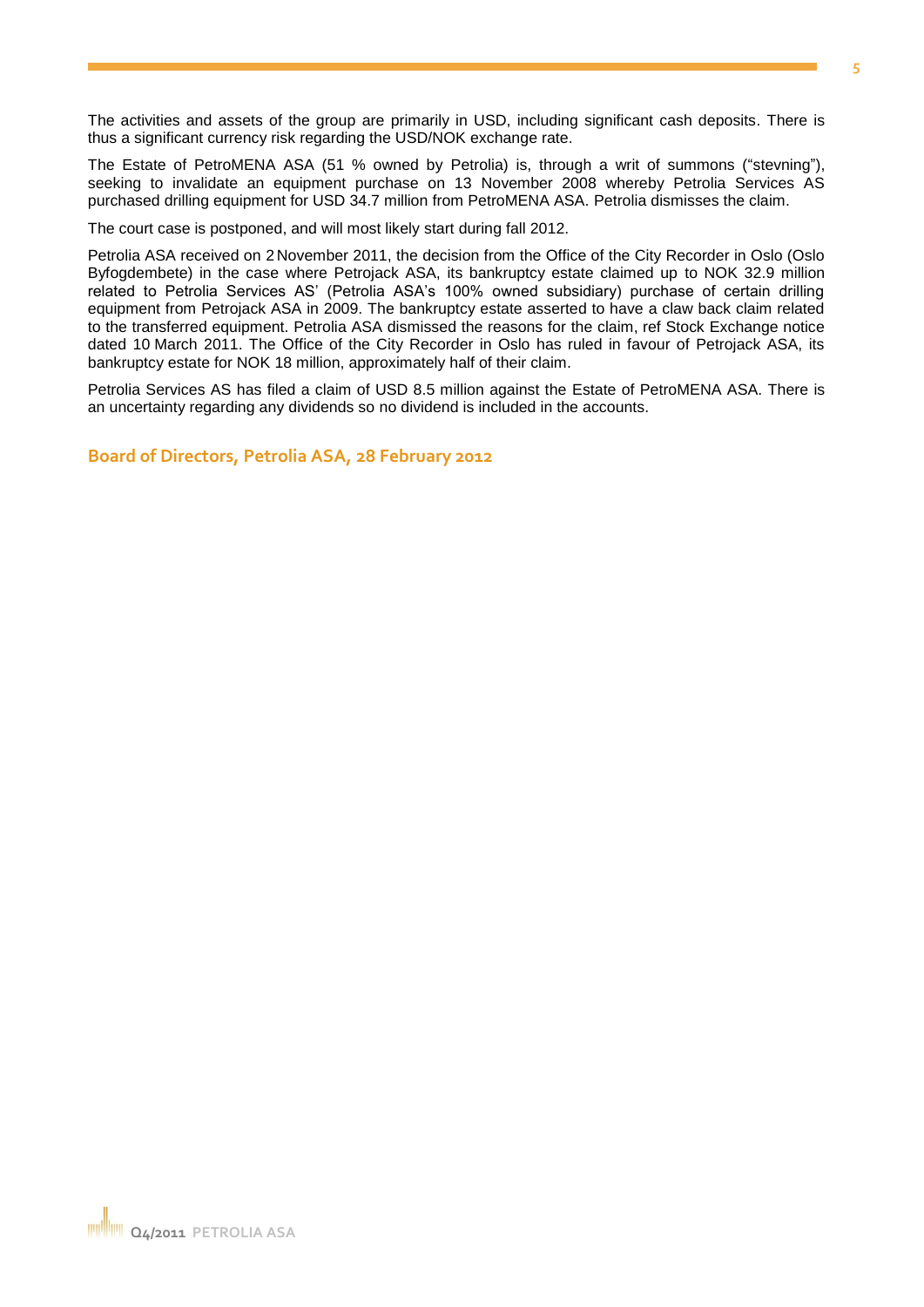#### **6**

## **Financial report fourth quarter 2011 – preliminary**

## **Consolidated Statement of Comprehensive Income**

| All figures in USD (1000)               |          |                 |          |                 |
|-----------------------------------------|----------|-----------------|----------|-----------------|
|                                         | Q4 2011  | <b>YTD 2011</b> | Q4 2010  | <b>YTD 2010</b> |
| Operating revenues                      | 20 504   | 83 862          | 19536    | 75 541          |
| Operating expenses                      | 16 665   | 55 356          | 74 327   | 109 575         |
| Operating profit before depreciation    | 3839     | 28 505          | $-54791$ | $-34034$        |
| Depreciation                            | 10589    | 40 862          | 12 689   | 42 081          |
| Impairment                              |          | 4 1 1 5         | 4796     | 4796            |
| <b>Operating profit (loss-)</b>         | $-6751$  | $-16471$        | $-72276$ | $-80911$        |
| Result from joint venture               | $-10764$ | -658            | $-8599$  | 16 089          |
| Result from associated companies        | $-6793$  | $-6802$         | $-6954$  | $-10946$        |
| Net financial income/expenses(-)        | $-1660$  | $-15985$        | $-1749$  | $-11569$        |
| Profit before income tax                | $-25968$ | $-39917$        | $-89578$ | $-87337$        |
| Tax                                     | $-3475$  | $-24854$        | $-176$   | C               |
| Profit for the year                     | $-22493$ | $-15063$        | -89 402  | $-87337$        |
|                                         |          |                 |          |                 |
| Other comprehensive income              |          |                 |          |                 |
| <b>Currency translation differences</b> | 16801    | 46              | 3622     | 3 5 4 6         |
|                                         |          |                 |          |                 |

**Total other comprehensive income**<br> **16 801 46 3 622 3 546**<br> **16 801 46 3 622 3 546**<br> **16 801 46 3 622 3 546**<br> **15 017 18 791 Total comprehensive income for the year 15 692 -15 017** Number of shares 167 078 463 167 078 463 167 078 463 Earnings per share, basic 167 078 463 101 259 265 Earnings **Earnings per share, basic -0.13 -0.09 -0.88 -0.86**

**Q4/2011 PETROLIA ASA**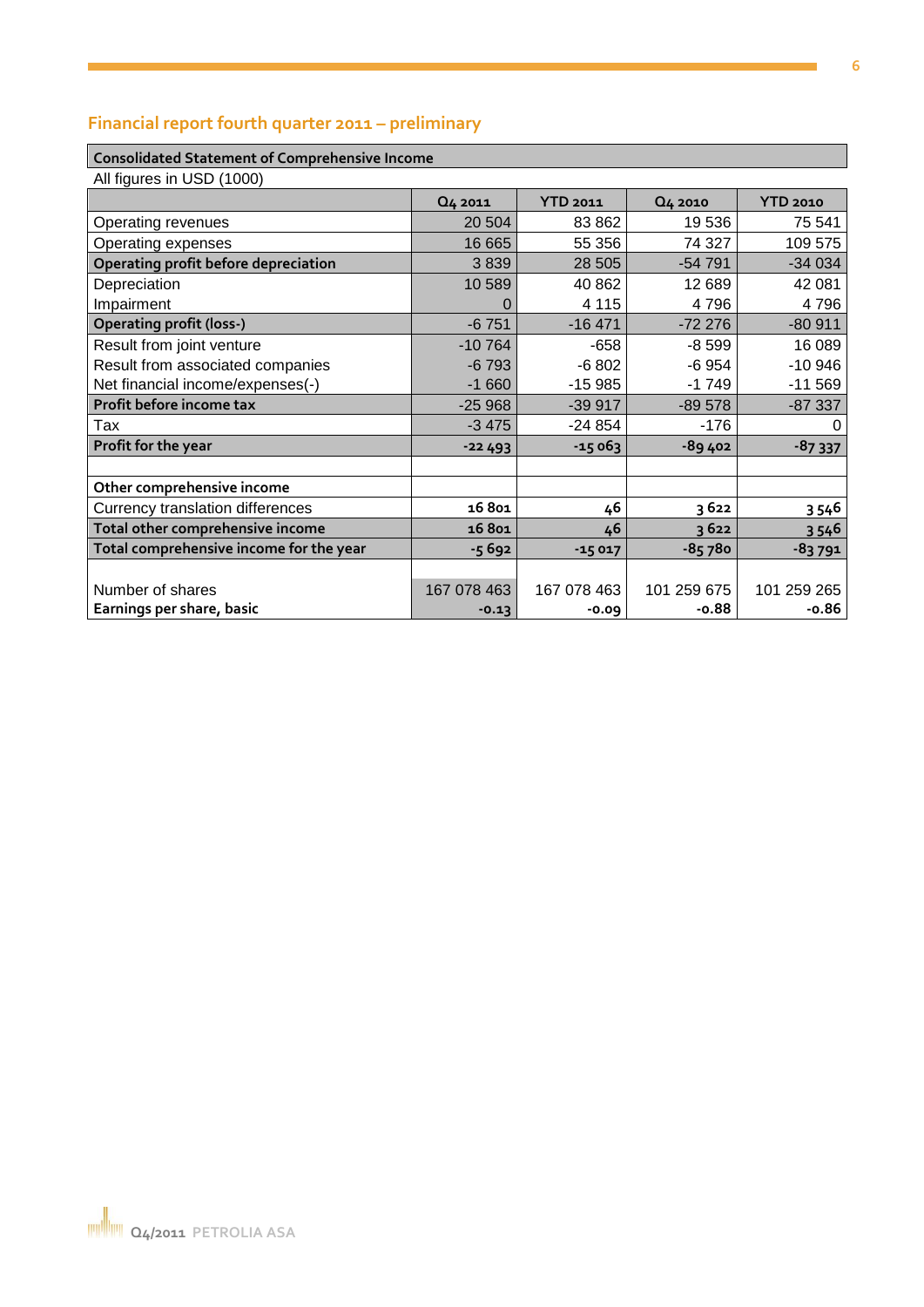#### **Condensed Consolidated Statement of Financial Position**

All figures in USD (1000)

|                                               |            | Audited    |
|-----------------------------------------------|------------|------------|
| <b>Assets</b>                                 | 31.12.2011 | 31.12.2010 |
| Drilling equipment and other equipment        | 79 388     | 86 761     |
| Land and buildings                            | 2 2 8 1    | 2 2 4 5    |
| Investments in joint venture                  | 0          | 65 658     |
| Investments in associates                     | 1786       | 2674       |
| Non-current assets held for sale              | 0          | 34 500     |
| Other financial fixed assets                  | 6743       | 6          |
| <b>Total non-current assets</b>               | 90 198     | 191 844    |
| Inventory                                     | 987        | 1 1 2 1    |
| Trade- and other current receivables          | 38 870     | 22 949     |
| Financial asset at fair value through P&L     | 15 7 7 9   | 0          |
| Other liquid assets                           | 15         | 16         |
| Free cash                                     | 18 9 20    | 16 053     |
| Restricted cash                               | 13914      | 29 69 6    |
| <b>Total current assets</b>                   | 88 4 84    | 69835      |
| <b>Total assets</b>                           | 178 682    | 261679     |
|                                               |            |            |
| <b>Equity and liabilities</b>                 | 31.12.2011 | 31.12.2010 |
| Share capital                                 | 1 2 2 6    | 93 568     |
| Treasury shares                               | -4         | $-2153$    |
| Share premium fund                            | 51888      | 45 232     |
| Other equity                                  | 29 973     | $-44253$   |
| Majority interest                             | 83 083     | 92 3 94    |
| Minority interest                             | 2615       | 2 8 5 4    |
| <b>Total equity</b>                           | 85 698     | 95 248     |
| Bond loan                                     | 0          | 68 391     |
| Retirement benefit obligations                | 267        | 307        |
| Other long-term liabilities                   | 7485       | 15 5 82    |
| <b>Total non-current liabilities</b>          | 7752       | 84 208     |
| Short-term portion of non-current liabilities | 43 208     | 27 915     |
| Accounts payable                              | 24 099     | 16 545     |
| Payable tax                                   | $-1830$    | $-293$     |
| Other current liabilities                     | 19755      | 37 984     |
| <b>Total current liabilities</b>              | 85 232     | 82 151     |
| <b>Total liabilities</b>                      | 92 984     | 166 431    |
| <b>Total equity and liabilities</b>           | 178 682    | 261679     |
| Book equity per share (end of period shares)  | 0.51       | 0.94       |
| <b>Equity ratio</b>                           | 46 %       | 35 %       |

Par value of the shares has been reduced from NOK 5.00 to NOK 0.04 effective from 5 March 2011 when the change was recorded at [www.brreg.no.](http://www.brreg.no/) The transaction does not affect total equity. Share capital and treasury shares are reduced while other equity increases.

Total cash is USD 32.8 million. Restricted cash includes USD 5.3 million on a Bond Loan interest security account, USD 3.0 million in escrow connected to the sale of the shares of Deepwater Driller Ltd, USD 2.2 million in escrow connected to sale of disputed equipment and USD 3.3 million as security for the Petrojack claw-back case. Restricted cash and Other current liabilities are reduced with USD 21.2 million regarding the guarantee to Pemex regarding SS Petrolia. Now that the guarantee is terminated, this cash has been released in favour of PetroMena Ltd (Cyprus).

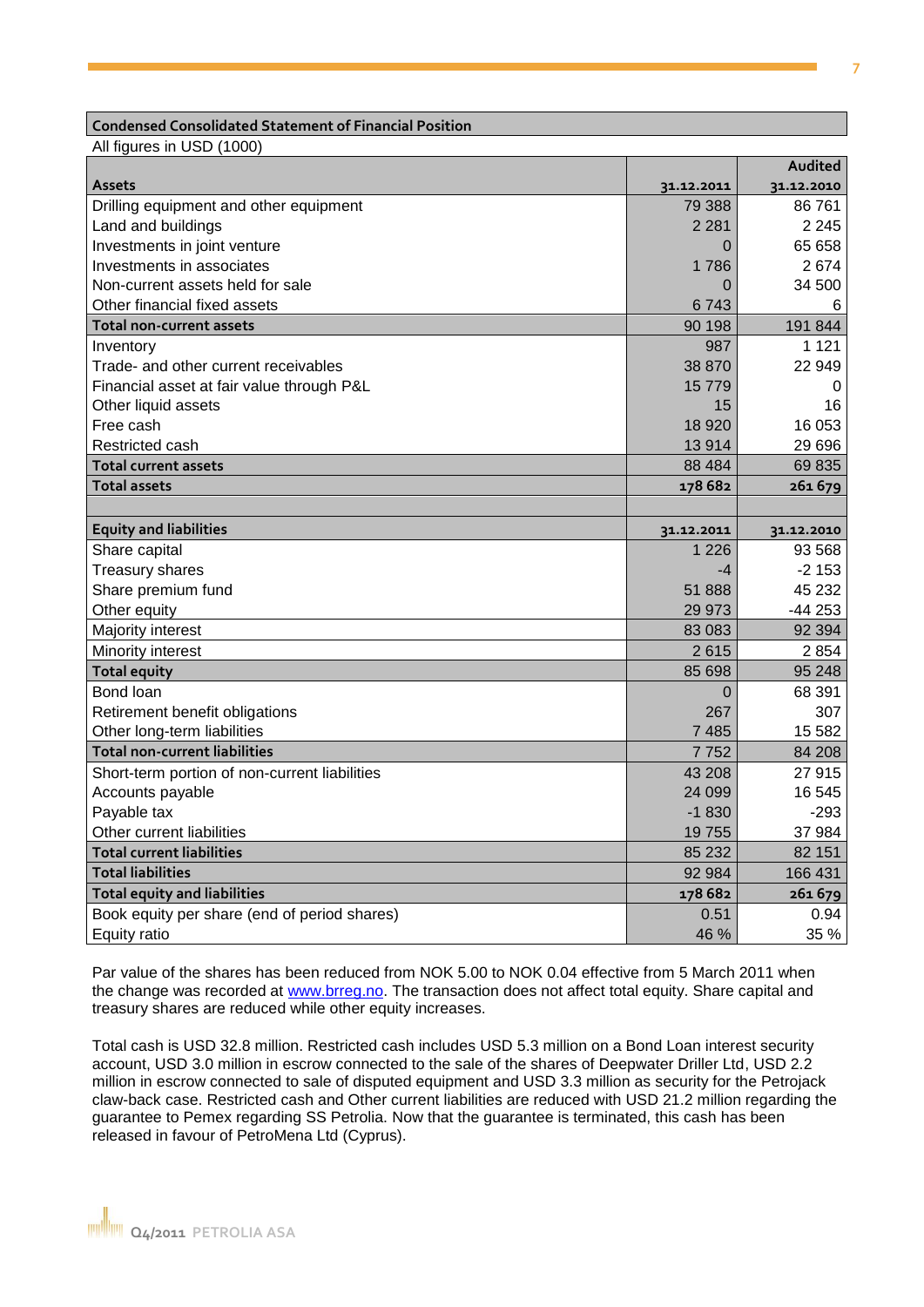### **Condensed Consolidated Statement of changes in Equity**

All figures in USD (1000)

|                                                    | <b>YTD 2011</b> | <b>YTD 2010</b> |
|----------------------------------------------------|-----------------|-----------------|
|                                                    |                 |                 |
| Equity period start 01.01                          | 95 248          | 179 040         |
| Total equity from shareholders in the period       | 5467            | $\Omega$        |
| Total comprehensive income/loss (-) for the period | $-15017$        | $-83791$        |
| Total change of equity in the period               | $-9550$         | $-83791$        |
|                                                    |                 |                 |
| Equity at period end 31.12                         | 85 698          | 95 249          |

| <b>Condensed Consolidated Cash Flow Statement</b> |          |                 |           |                 |
|---------------------------------------------------|----------|-----------------|-----------|-----------------|
| All figures in USD (1000)                         |          |                 |           |                 |
|                                                   | Q4 2011  | <b>YTD 2011</b> | Q4 2010   | <b>YTD 2010</b> |
|                                                   |          |                 |           |                 |
| Net cash flow from operating activities           | $-758$   | $-20.999$       | $-11.826$ | 3 3 4 3         |
| Net cash flow from investing activities           | $-6,506$ | 75 163          | 22 255    | 15 089          |
| Net cash flow from financing activities           | $-21920$ | $-67079$        | $-7412$   | $-22299$        |
|                                                   |          |                 |           |                 |
| Net change in cash and cash equivalents           | $-29185$ | $-12915$        | 3 0 1 7   | $-3867$         |
| Cash and cash equivalents at beginning of period  | 62 018   | 45 749          | 43 210    | 49 616          |
| Exchange gain/loss (-)on cash and cash            |          |                 |           |                 |
| equivalents                                       |          |                 | -478      |                 |
| Cash and cash equivalents at period end           | 32834    | 32834           | 45749     | 45749           |

The investment activities include several large transactions in Q1 2011.

Net effect from Venture Drilling AS transactions is USD 86.8 million and include received dividend of USD 31 million, share purchase of USD -34 million and consolidating cash of USD 89.8 million into the group accounts.

All shares in Deepwater Driller Ltd have been sold and USD 34.5 million has been received.

Other investment activities in Q1 2011 are: equipment investments of USD 2.5 million, receipts from equipment sales of USD 2.0 million, investment in associates of USD 0.6 million and investment in other shares of USD 4.0 million.

In Q2 investment activities include USD 10.9 million in purchase of rental equipment, USD 2.7 million investments in associates and USD 8.7 million in other shares.

In Q2 financing activities include USD 2.2 million in leasing instalments, USD 3.0 million in bond interests, USD 21.1 million in scheduled bond repayment and USD 4.1 million in additional bond repayment.

In Q3 investment activities include USD 7.7 million in purchase of rental equipment and USD 4.7 million in investments other shares.

In Q3 financing activities include USD 2.0 in leasing instalments, USD 2.1 million in bond interests and USD 5.6 million in bond repayment.

In Q4 investment activities include USD 0.4 million in purchase of rental equipment and USD 5.7 million in investments other shares.

In Q4 financing activities include USD 2.1 in leasing instalments, USD 1.4 million in bond interests, USD 23.8 million in bond purchase and USD 5.5 million in paid in equity.

**8**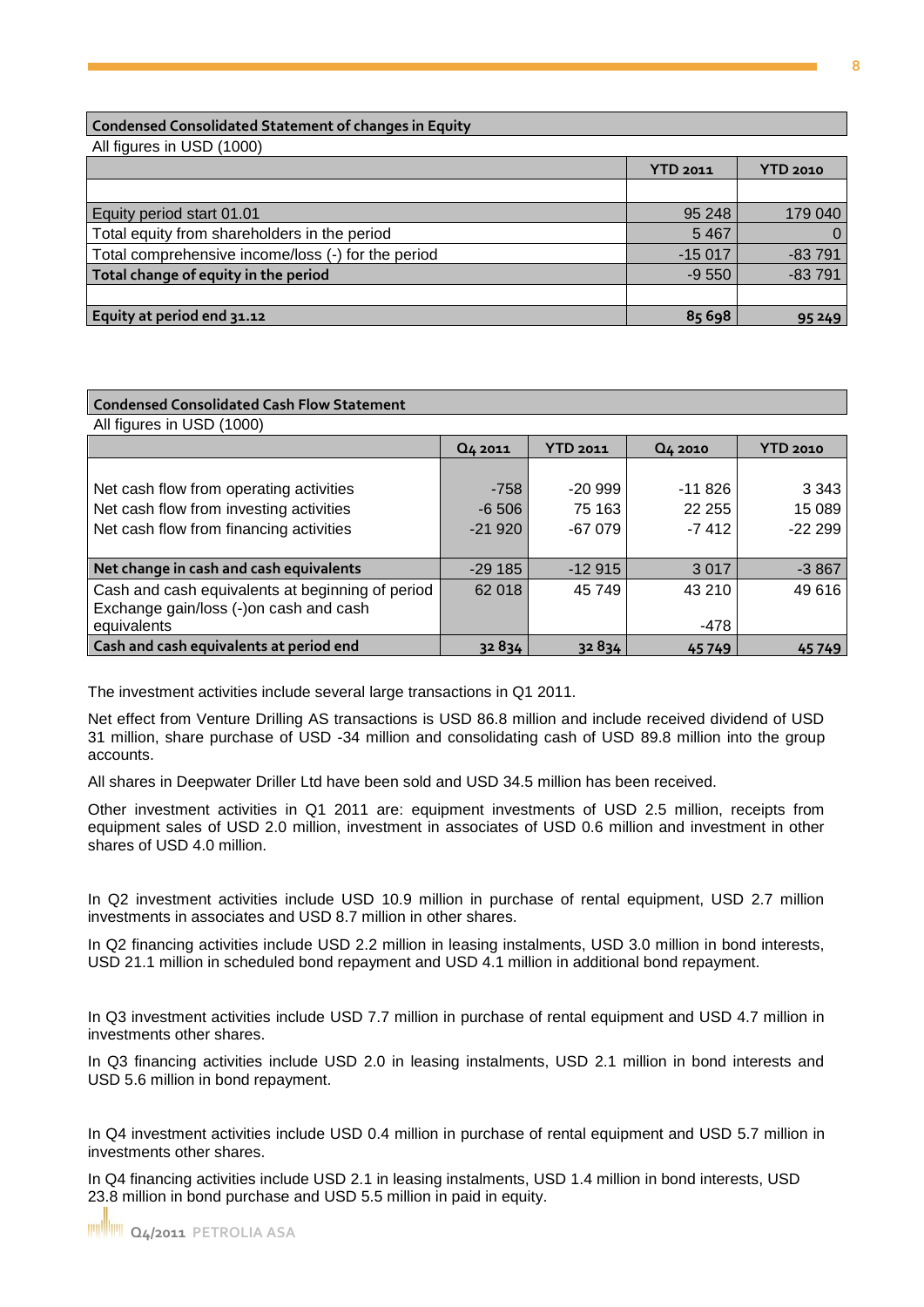## **Notes to the unaudited condensed consolidated figures:**

## Note 1 Applied accounting principles

This fourth quarter report is prepared according to the International Financial Reporting Standards (IFRS as adopted by the EU) and the appurtenant standard for quarterly reporting (IAS 34). The quarterly accounts are based on the current IFRS standards and interpretations and was approved by the Board 28 February 2012 at 16:00 hours.

This fourth quarter report is prepared according to the same principles as the most recent annual financial statements, but does not include all the information and disclosures required in the annual financial statements. Consequently, this report should be read in conjunction with the latest annual report for the Company (2010). Changes in standards and interpretations may result in other figures.

The same accounting principles and methods for calculation which were applied in the latest annual report (2010) have been applied in the preparation of this interim report. The Company's accounting principles are described in detail in its annual report for 2010 available at the Company's homepage [www.petrolia.no.](http://www.petrolia.no/)

The consolidated accounts are based on historical cost, with the exception of items required to be reported at fair value.

# Note 2 Tangible fixed assets

The table below outlines the development of tangible fixed assets as of 31 December 2011:

|                                          | Drilling- and<br>other | Land and<br>buildings | <b>Total</b> |
|------------------------------------------|------------------------|-----------------------|--------------|
| All figures in USD (1000)                | equipment              |                       |              |
| Balance at 1 Jan 2011                    | 86761                  | 2 2 4 5               | 89 006       |
| Acquisition cost:                        |                        |                       |              |
| Acquisition cost at 1 Jan 2011           | 233 787                | 2 4 6 4               | 236 251      |
| Purchased tangibles in 2011              | 32 718                 | 514                   | 33 232       |
| <b>Consolidation Venture Drilling AS</b> | 14 202                 |                       | 14 202       |
| Disposal in 2011                         | $-18351$               | 0                     | $-18351$     |
| Acquisition cost at 31 December 2011     | 262 356                | 2978                  | 265 334      |
| Depreciation/impairment:                 |                        |                       |              |
| Balance at 1 January 2011                | 147 026                | 220                   | 147 246      |
| Depreciation in 2011                     | 40 481                 | 381                   | 40 862       |
| Impairment in 2011                       | 4 1 1 5                |                       | 4 1 1 5      |
| <b>Consolidating Venture Drilling AS</b> | 1978                   |                       | 1978         |
| Disposal of depreciation in 2011         | $-6278$                |                       | $-6278$      |
| Disposal of impairment in 2011           | $-5103$                | 0                     | $-5103$      |
| Balance at 31 December 2011              | 182 219                | 601                   | 182 820      |
| <b>Translation differences</b>           | $-749$                 | -96                   | $-845$       |
| <b>Carrying amount:</b>                  |                        |                       |              |
| Balance at 31 December 2011              | 79 388                 | 2 2 8 1               | 81 669       |
| <b>Residual value</b>                    |                        |                       |              |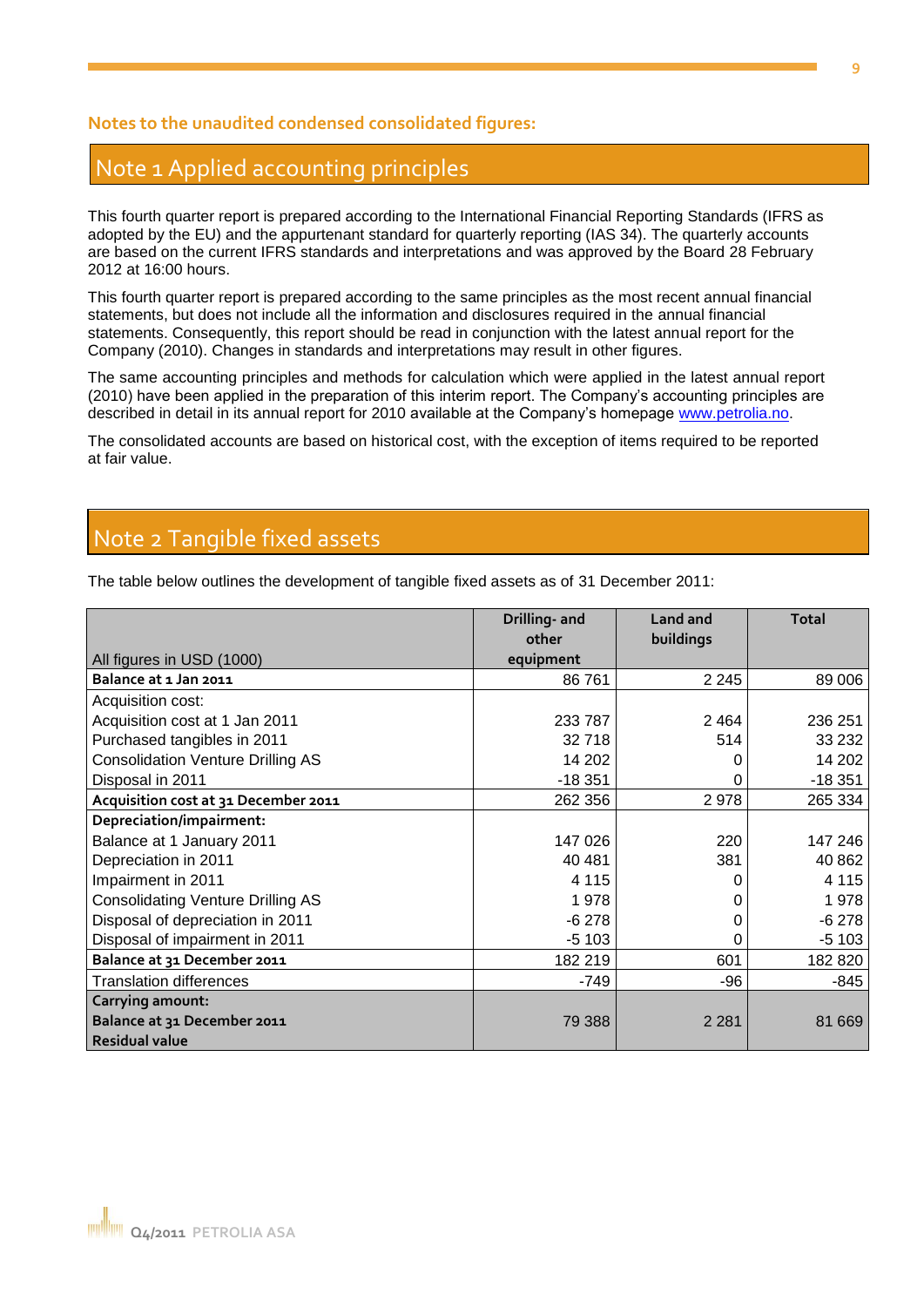# Note 3 Investments in associates

| All figures in USD (1000)   | <b>Petroresources</b> |  |
|-----------------------------|-----------------------|--|
| Investments in associates   | Ltd                   |  |
| Shareholding                | 46.43%                |  |
| <b>Business address</b>     | Limassol, Cyprus      |  |
|                             |                       |  |
| Balance 1 January 2011      | 2674                  |  |
| Investments                 | 5914                  |  |
| Share of result             | $-6802$               |  |
| Balance at 31 December 2011 | 1785                  |  |

Petroresources has in Q4 made impairments of USD 21 million primarily connected to its economic interest in E&P assets in Africa.

# Note 4 Segment Information

Petrolia Norway AS became prequalified for the Norwegian Continental Shelf on 6 February 2012. On 16 August 10% of the license PL 356 Ulvetanna was purchased from Det norske oljeselskap ASA (Detnor). This transaction is now being reviewed by the authorities and approval is expected in March.

Petrolia ASA announced on 3 October a possible merger of the oil department of Independent Oilfield Rentals (IOR) Ltd. The Independent oil department has both production and exploration license interests in the Middle East and North Africa (MENA). The estimated merger value of Independent`s oil department is between USD 10 -50 mill, depending on the future political and operational situation in the MENA area. It is expected that the agreement will be completed in first half of 2012 after the Registered Head Office of Petrolia is moved to Cyprus.

The company has been financial involved in an exploration well in North Africa through Petroresources ltd. Hydrocarbons where detected and further analysis needed to evaluate if the well possible can be commercial in the future.

Activities driving the financial statements remain primarily in the oilfield services segment while the two other segments are updating their strategies and seeking opportunities.

# Note 5 Legal disputes

The claw-back claims from the estates of PetroMENA ASA remain open and the court case is postponed, and will most likely start during fall 2012.

Petrolia ASA received on 2 November 2011, the decision from the Office of the City Recorder in Oslo (Oslo Byfogdembete) in the case where Petrojack ASA, its bankruptcy estate claimed up to NOK 32.9 million related to Petrolia Services AS' purchase of certain drilling equipment from Petrojack ASA in 2009. Petrolia ASA dismissed the reasons for the claim, ref Stock Exchange notice dated 10 March 2011. The Office of the City Recorder in Oslo has ruled in favour of Petrojack ASA, its bankruptcy estate for NOK 18 million, approximately half of their claim.

Total contingent liability is NOK 278 million and Petrolia reject the claims.